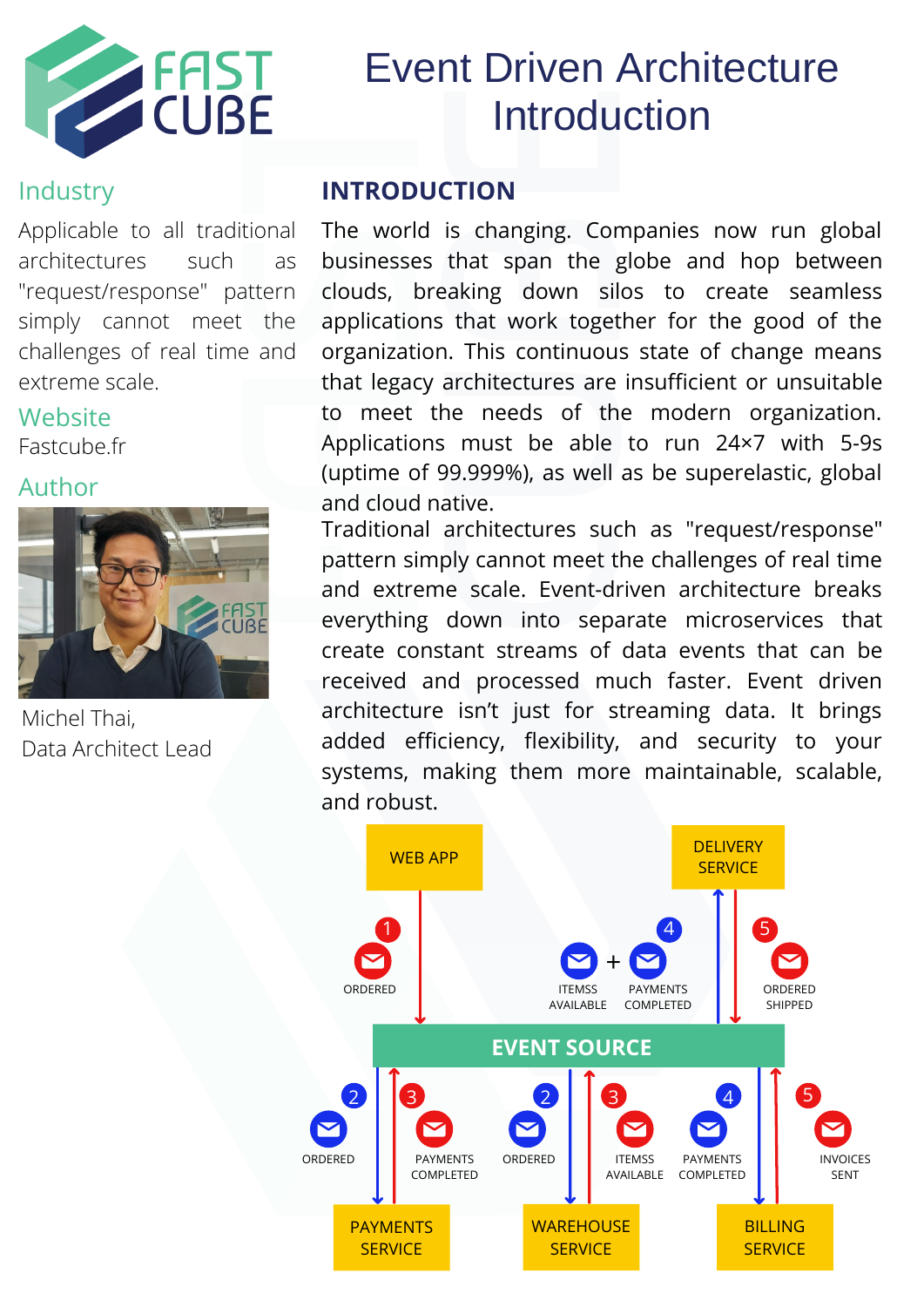## **WHY EVENT ?**

• It is Simple:

Event is not a new concept and it happened all the time and is still happening, they are everywhere.

But only what's being observed are modelized and we are observing the change of states.

Event model are abstract and is up to the observer to defined what detail are needed/useful.

• Found in everyday life:

There are events even with coffee machine: From state OFF to READY => event « initialization completed» from state READY to BREWING => event «brew button/command triggered ».

From state BREWING to READY => event « brewing process finished » (!!! Finished does not mean everything went ok you have to check its results to know that).

Workflow is commonly used in Business to describe an choreographed and repeatable pattern of activity in an Organization inside which event can be found.

• Experience are built from past events:

Event are fact what's already happened; it is immutable thus can be used as log for monitoring historical data can be used to identify weakness in system and provide opportunity to enforce resiliency also known as continual improvement process process efficiency can be improved with design review etc.…

## **WHAT CAN BE ACHIEVE WITH?**

• Shared knowledge:

Event could be used to ease the understanding between IT and Business.

• Build Resilient System:

Monitoring of Events can be used to provide self-healing features

- Implementation and reuse of existing code :
- Many actors can consume the same events.
- Update of component can be done with minimal interruption of services.
- Events allow design of independent modules which in turn speed up productivity.

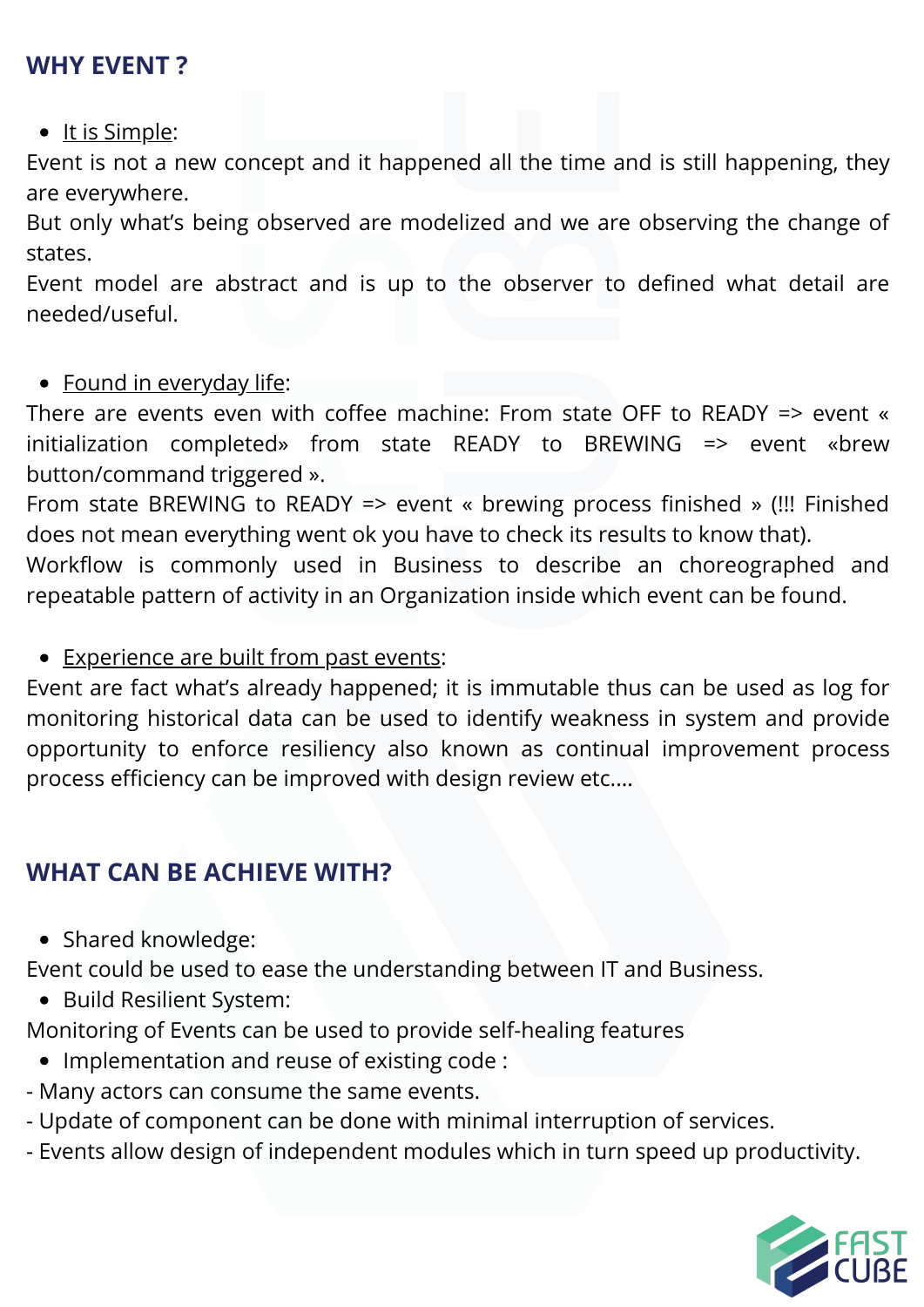## **HOW TO BUILD SUCH SYSTEM?**



- The **ACTOR MODEL** in computer science is a conceptual model use to deal with concurrent computation.
- **ACTOR** is an abstraction that represent a unit of calculation and consume messages
- **ACTOR** can produce Message to others actors.
- **ACTORS** never have direct interaction between them but indirectly through message posted in a MailBox represented by their address.
- **Actor** consume **1 Command** at a time.
- The process of a **Command** can generate an **Event** every time the observation of a state has a change.
- One **Command** can produce multiple **Events**.